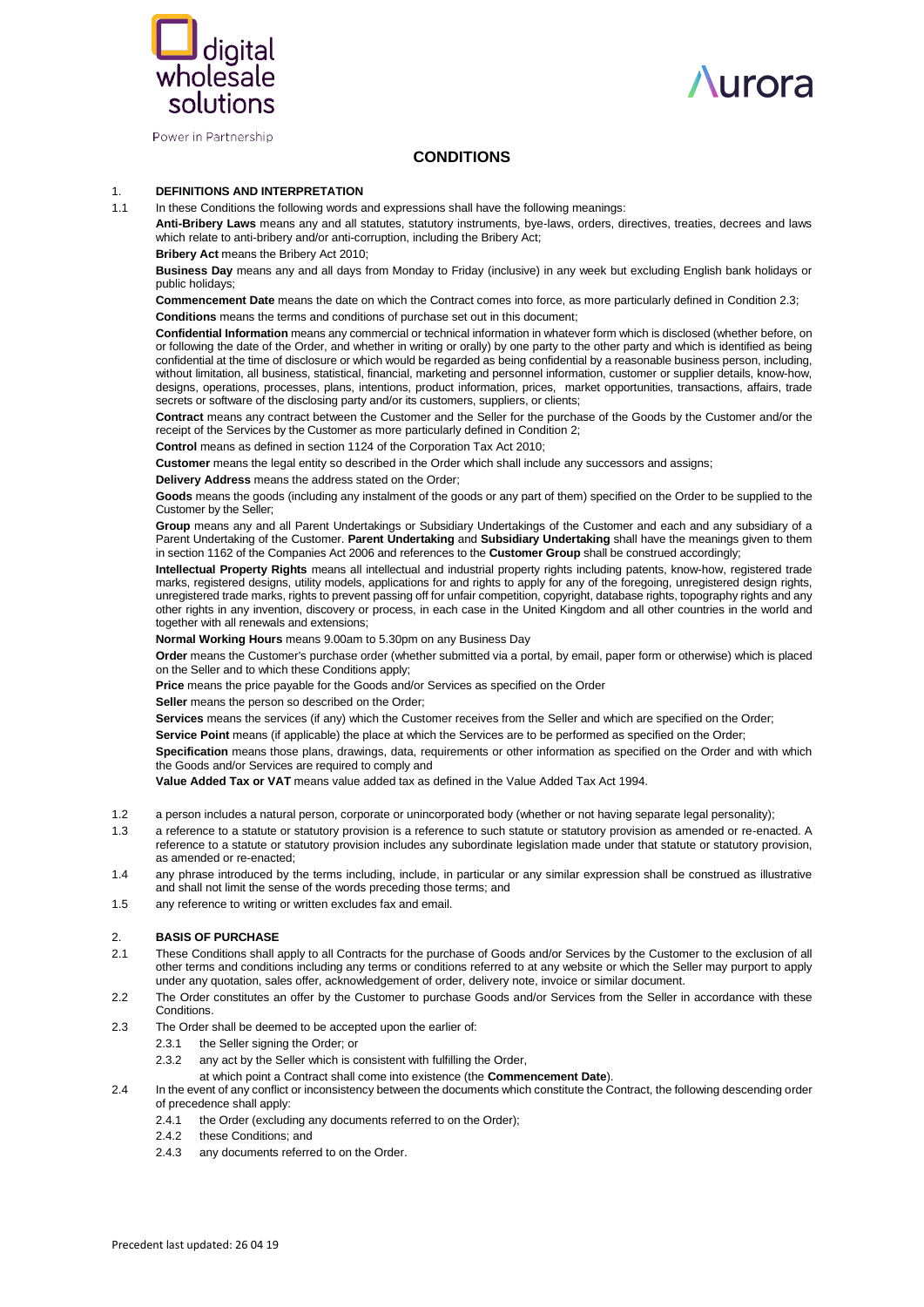### 3. **THE GOODS AND/OR SERVICES**

- 3.1 The Seller shall ensure that the quantity, quality and description of the Goods and/or Services shall be as specified in the Contract. Precise conformity of the Goods and/or Services with the Contract is of the essence and any breach of this Condition by the Seller may be deemed by the Customer (in its absolute discretion) to be a material breach which is not capable of remedy for the purposes of Condition 9.
- 3.2 Any specification supplied by the Customer to the Seller, or specifically produced by the Seller for the Customer, in connection with the Contract (including the Specification), together with all Intellectual Property Rights in it, shall be the exclusive property of the Customer and/or the relevant member of the Customer Group and to the extent that any such rights vest in the Seller shall be deemed to be and will be assigned to the Customer or the relevant member of the Customer Group. The Seller shall not disclose to any third party or use any such Specification except as required for the performance of the Seller's obligations under the Contract. Any Intellectual Property Rights belonging to, licensed to or supplied by the Customer or any member of the Customer Group to the Seller shall be used by the Seller only for the supply of the Goods or Services to the Customer or any member of the Customer Group and in accordance with the instructions of the Customer or any member of the Customer Group.
- 3.3 The Seller assigns to the Customer (with full title guarantee) all Intellectual Property Rights in any invention, idea, discovery, development, improvement or innovation made by the Seller in the provision of the Goods and/or Services, whether or not patentable or capable of registration, and whether or not recorded in any medium, as well as all records, reports, documents, papers, drawings, designs, transparencies, photos, graphics, logos, typographical arrangements, software, and all other materials in whatever form, including but not limited to hard copy and electronic form, prepared and/or developed by the Seller (including without limitation its directors, employees and contractors) in the provision of the Goods and/or Services (as well all such materials embodying such rights) to the extent permissible under applicable law. Insofar as the Intellectual Property Rights do not so vest automatically by operation of law or under the Contract, the Seller holds legal title in such Intellectual Property Rights on trust for the Customer. The Seller warrants, represents and undertakes that it has procured the waiver by any directors, employees, agents, contractors or other personnel used in the provision of the Goods and/or Services of any moral rights in any Intellectual Property Rights to be assigned pursuant to this Condition 3.3 to which they are now or may at any future time be entitled under Chapter IV of the Copyright Designs and Patents Act 1988 or any similar provisions of law in any jurisdiction, including (but without limitation) the right to be identified, the right of integrity and the right against false attribution. The Seller also warrants, represents and undertakes to the Customer that such directors, employees, agents, contractors and other personnel have agreed not to institute, support, maintain or permit any action or claim to the effect that any treatment, exploitation or use of such Intellectual Property Rights or related materials, infringes their moral rights.
- 3.4 The Seller shall comply with all applicable standards, regulations and laws concerning the manufacture, packaging and delivery of the Goods and the provision of the Services.
- 3.5 The Customer will have the right to inspect and test the Goods during manufacture, processing or storage at the premises of the Seller or any third party prior to despatch, and the Seller shall provide the Customer with all facilities reasonably required for inspection and testing.
- 3.6 If as a result of inspection or testing the Customer is not satisfied that the Goods will comply in all aspects with the Contract, and the Customer so informs the Seller within 7 days of inspection or testing, the Seller shall take, at the Seller's cost, all such steps as are necessary to ensure compliance. Notwithstanding any such inspection or testing, the Seller will remain fully responsible for the Goods and any such inspection or testing will not diminish or otherwise affect the Seller's obligations under the Contract.
- 3.7 The Customer may at any time make changes in writing relating to the Order including changes to any Specifications, methods of shipment, quantities, packing or time or place of delivery. If such changes result in an increase in cost of, or time required for, performance of the Contract an equitable adjustment will be made to the price, delivery schedule or both. Any such claim or adjustment must be approved by the Customer in writing before the Seller proceeds with such changes.
- 3.8 In respect of the Goods and Services, the Seller will maintain and observe quality control and supplier quality assurance standards in accordance with the requirements of the Customer and statutory and regulatory bodies.
- 3.9 Where applicable, the Seller shall maintain detailed quality control and manufacturing records for the period of six (6) years from the date of supply of Goods and/or performance of Services.
- 3.10 The Goods shall be marked in accordance with the instructions of the Customer and any applicable regulations or requirements of the carrier, and properly packed and secured so as to reach their destination in an undamaged condition.
- 3.11 The Seller shall ensure that at all times it has and maintains all the licences, permissions, authorisations, consents and permits that it needs to carry out its obligations under the Contract in respect of the Goods and Services.
- 3.12 The Seller shall observe all health and safety rules and regulations and any other security requirements that apply at any of the Customer Group's premises; and
- 3.13 The Seller shall not do or omit to do anything which may cause the Customer or any member of the Customer Group to lose any licence, authority, consent or permission upon which it relies for the purposes of conducting its business, and the Seller acknowledges that the Customer and any member of the Customer Group may rely or act on the Services.
- 3.14 The Seller shall from the date of acceptance of the Order and continuing for a period of 6 years (or such longer period as may be specified in the Order) from the date of last supply of the Goods or Services in the Order (or if later any connected Order), on reasonable prior notice, during the Seller's normal business hours, afford the Customer, its customers, or its or their appointed representatives such access to the Seller's records and premises as may be required to confirm the Seller's compliance with the Order (including these Conditions).

## 4. **PRICE OF THE GOODS AND/OR SERVICES**

- 4.1 The Price shall be:
	- 4.1.1 exclusive of any applicable VAT (which shall be payable by the Customer at the appropriate rate subject to receipt of a VAT invoice); and
	- 4.1.2 inclusive of all charges for packaging, packing, shipping, carriage, insurance and delivery of the Goods to the Delivery Address and any taxes, duties, imposts or levies other than VAT;
	- 4.1.3 inclusive of all royalties, licence fees or similar charges levied against or by the Seller in respect of the making, use or exercise by the Seller of any invention or design for the purpose of fulfilling the Contract; and
	- 4.1.4 inclusive of providing all documents, manuals, working instructions, reports and any information in the form and format which the Customer considers necessary.
- 4.2 If the Customer is required by any relevant authority or applicable law to pay withholding tax or make any deduction in relation to the price of any Items, the Customer will be entitled to deduct such sums and pay the Seller the price net of the required withholding or deduction.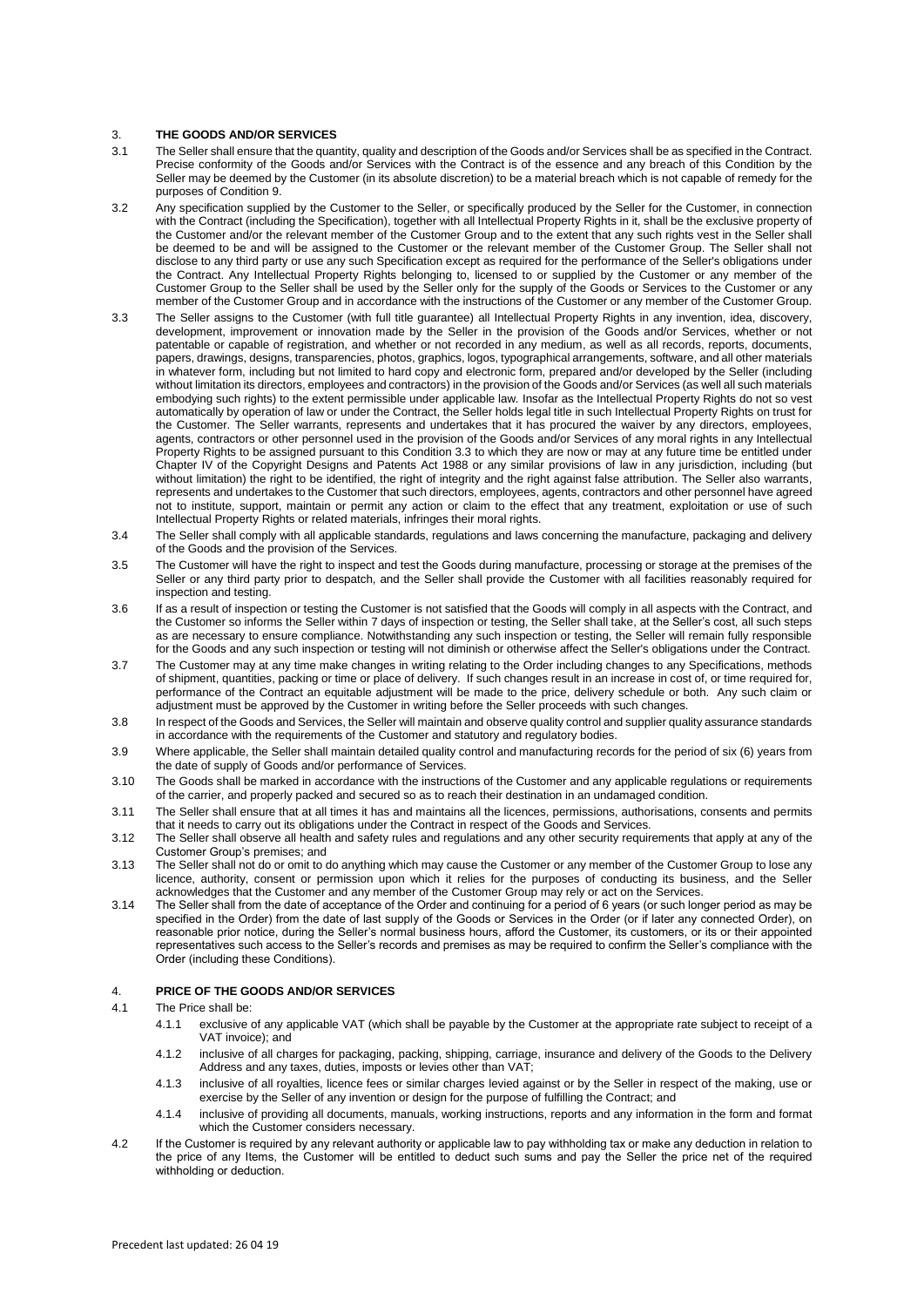- 4.3 No increase in the Price may be made (whether on account of increased material, labour or transport costs, fluctuation in rates of exchange or otherwise) without the prior consent of the Customer in writing.
- 4.4 The Customer shall be entitled to any discount for prompt payment, bulk purchase or volume of purchase customarily granted by the Seller.
- 4.5 The Customer may at any time benchmark the Seller's pricing against the prices for similar goods or services on the open market. The Seller shall provide all co-operation necessary and provide access to all records and premises necessary for the benchmarker to perform the benchmark. In the event that the results of the benchmark find that the Seller's Price is higher than that available on the open market, the Seller shall lower the Price to the lowest price for the goods or services identified by the benchmarker as available on the open market.

## 5. **TERMS OF PAYMENT**

- 5.1 Subject to the Seller performing its obligations in accordance with the terms of the Contract, the Customer shall pay the Price to the Seller in accordance with this Condition 5.
- 5.2 The Seller shall be entitled to invoice the Customer for the Price of the Goods following either the acceptance of the Goods by the Customer or completion of the Services to the Customer's satisfaction (as applicable) in accordance with Condition 6.6.
- 5.3 Each invoice shall be a valid VAT invoice, and shall be sent on the date it is rendered and contain the following information:
	- 5.3.1 the date of the invoice;
	- 5.3.2 the purchase order number;
	- 5.3.3 a description and quantity of the Goods and/or Services to which the invoice relates;
	- 5.3.4 contain such other information as the Customer may reasonably request; and

and shall be sent to the Customer at Accounts Payable, at the address stipulated in the Order for delivery of invoices or such other address as notified by the Customer from time to time.

- 5.4 Subject to Condition 5.5, and unless otherwise stated in the Order, the Customer shall pay the Price of the Goods and/or the Services within 60 days after the end of the month of receipt by the Customer of a valid invoice.
- 5.5 All invoices must be received within 180 days of delivery of the Goods or Services to which such invoice relates, after which time the Customer will have no liability to the Seller to pay such late invoice.
- 5.6 The Customer may retain or set off any amount owed to it by the Seller against any amount due to the Seller whether such liability is present or future, liquidated or unliquidated, whether or not such liability arises under this Contract.
- 5.7 Subject to Condition 5.5, but without prejudice to any other rights and remedies of the Customer, if any sum payable under the Contract is not paid on or before the due date for payment the Seller shall be entitled to charge the Customer simple interest on that sum at three percent (3%) per annum above the base lending rate from time to time of Royal Bank of Scotland plc from the due date until the date of payment (whether before or after judgment). The parties agree that this Condition 5.6 is a substantial remedy for late payment of any sum payable under the Contract, for the purposes of the Late Payment of Commercial Debts (Interest) Act 1998. The Seller's right to charge the interest as set out in this Condition 5.6 is its sole and exclusive remedy for any late payment by the Customer.
- 5.8 No payment made by the Customer shall constitute acceptance by the Customer of the Goods or Services or otherwise prejudice any rights or remedies which the Customer may have against the Seller including the right to recover any amount overpaid or wrongfully paid to the Seller.

## 6. **DELIVERY OF THE GOODS AND/OR SERVICES**

- 6.1 The Goods shall be delivered to the Delivery Address and any Services shall be performed at the Service Point on the date (or within the period stated in the Order) and during Normal Working Hours. The Seller will off-load the Goods at its own risk as directed by the Customer.
- 6.2 Where the date of delivery of the Goods or of performance of the Services is to be specified after the placing of Order, the Customer shall give the Seller reasonable notice of the specified date.
- 6.3 Subject to 14.16, the time of delivery of the Goods and of performance of the Services is of the essence.
- 6.4 A packing note quoting the number of the Order must accompany each delivery or consignment of the Goods and must be displayed prominently.
- 6.5 If the Goods are to be delivered, or the Services are to be performed, in instalments, and if the Seller fails to deliver or perform any instalment or stage by the time required by the Order, the Customer shall have the right (but not the obligation) to treat the entire Contract as repudiated or to reject any or all subsequent instalments due under the Contract.
- 6.6 The Customer shall be entitled to reject any Goods delivered and/or Services performed if they are not fully in accordance with the Contract. Acceptance of Goods and Services shall only occur upon written confirmation from the Customer that the Goods and Services are fully in accordance with the Contract.
- 6.7 Goods rejected under Condition 6.6 above shall be removed by the Seller at its own risk and expense within six (6) Business Days from the date of the receipt of notice in writing that the Goods have been rejected and if the Seller fails to remove them within the period (or such other period as the Customer shall agree in writing with the Seller), the Customer may return the rejected Goods or any of them at the Seller's risk and the cost of carriage shall be recoverable from the Seller.
- 6.8 The Seller shall, within five (5) Business Days of the date of the notice of rejection, repair, replace or re-perform (as applicable), at its own cost the non-conforming Goods or Services, and re-present the same for acceptance by the Customer.
- 6.9 The Customer shall not be obliged to return to the Seller any packaging or packing materials for the Goods, whether or not the Goods are accepted by the Customer.
- 6.10 If the Goods are not delivered and/or the Services are not performed by the date required on the Order, without prejudice to any other remedy, the Customer shall be entitled to deduct from the price the amount(s) set out on the Order by way of liquidated damages for delay (and not as a penalty).

## 7. **RISK AND PROPERTY**

- 7.1 Risk of damage to, or loss of, the Goods shall pass to the Customer upon acceptance of the Goods by the Customer.
- 7.2 The title in the Goods shall pass to the Customer upon delivery in accordance with Condition 6.1, unless payment for the Goods is made prior to delivery, when it shall pass to the Customer once payment has been made.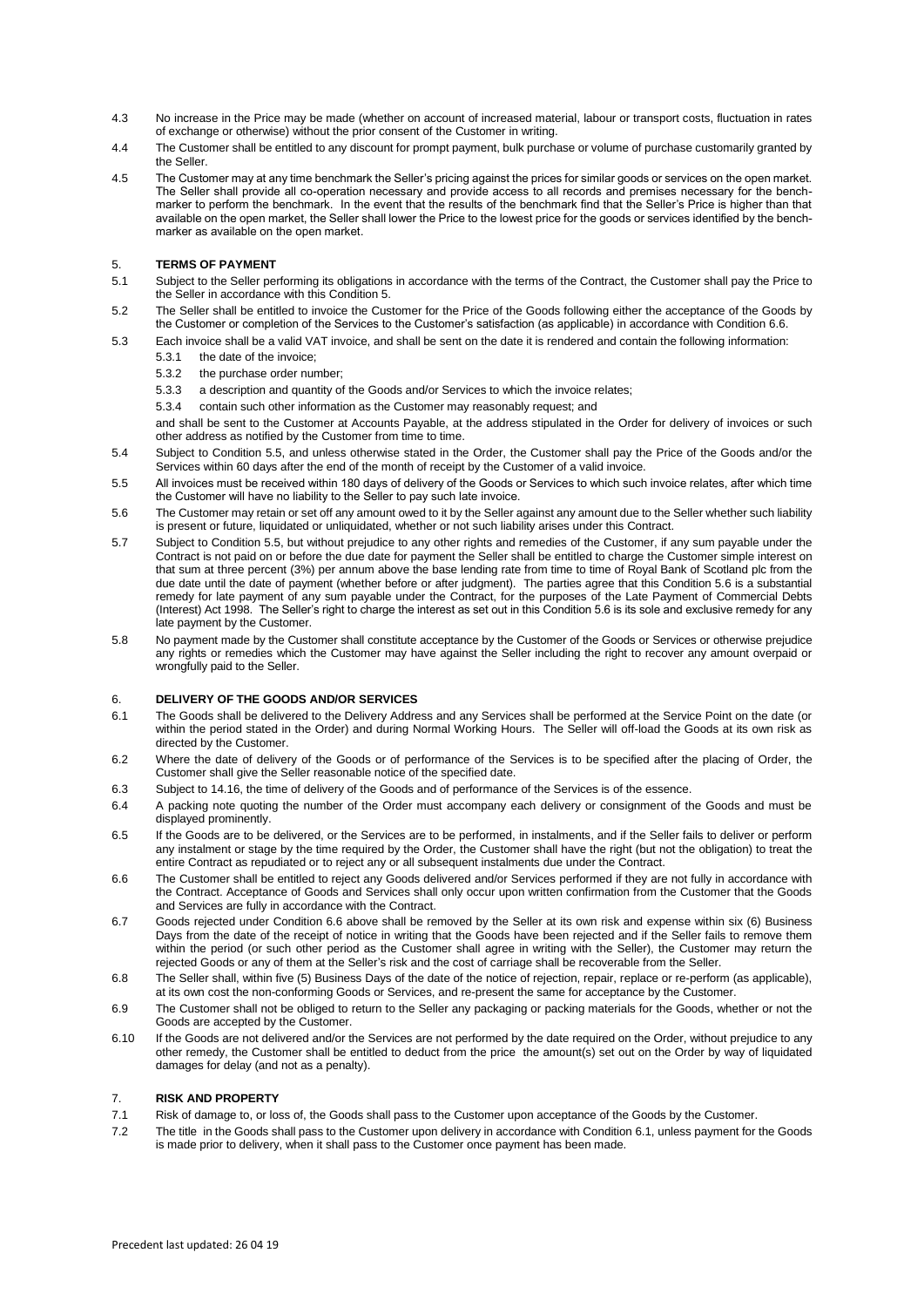## 8. **WARRANTIES, INDEMNITY AND LIABILITY**

- 8.1 The Seller warrants to the Customer and all members of the Customer Group that the Goods shall:
	- 8.1.1 be of satisfactory quality within the meaning of the Sale of Goods Act 1979 and fit for any purpose held out by the Seller or made known to the Seller at any time on or before the Contract is formed;
	- 8.1.2 be free from defects in design, material and workmanship and remain so for a period of 24 months;
	- 8.1.3 correspond with any description of the Goods held out by the Seller prior to the Order;
	- 8.1.4 comply with all requirements of the Contract (including the Specification) and any sample provided to the Customer and/or any member of the Customer Group;
	- 8.1.5 comply with all statutory requirements and regulations relating to the Goods and their supply or performance including without limitation the Consumer Protection Act 1987;
	- 8.1.6 be so formulated, designed, constructed, finished and packaged as to be safe and without risk to health;
	- 8.1.7 not themselves infringe or their importation, use or resale infringe the Intellectual Property Rights of any other person; and
	- (in the case of any documentation provided with the Goods) be accurate, complete and free from material errors and omissions.
- 8.2 The Seller warrants to the Customer and all members of the Customer Group that the Services shall:
	- 8.2.1 be performed with the best standard of care, skill and diligence in accordance with best practice in the Seller's industry, profession or trade;
		- 8.2.2 be performed by appropriately qualified, trained and experienced personnel;<br>8.2.3 comply with all requirements of the Contract (including the Specification);
		- 8.2.3 comply with all requirements of the Contract (including the Specification);<br>8.2.4 (in the case of any documentation provided with the Services) be accurate
		- 8.2.4 (in the case of any documentation provided with the Services) be accurate, complete and free from material errors and omissions; and

8.2.5 not themselves infringe, or their use or resale infringe, the Intellectual Property Rights of any other person.

- 8.3 The Seller warrants to the Customer and all members of the Customer Group that:
	- 8.3.1 it has or will, at the time of transfer, have full and unrestricted rights to supply the Goods on these Conditions;
	- 8.3.2 it will comply with all of the Customer's policies (as notified to the Seller), and all rules and regulations relating to the Seller's personnel visiting the Customer's or any third party premises ;
	- 8.3.3 it will notify the Customer in advance if the delivery of the Goods would result in the Customer being deemed a 'Producer' under the Waste Electrical and Electronic Equipment (WEEE) Regulations;
	- 8.3.4 no Goods will, directly or indirectly, be purchased from or provided from or by, nor will any of the charges or Price received under the Contract, directly or indirectly, be used or paid for the purposes of any transaction related to:<br>8.3.4.1 any company or corporation resident or incorporated in a country which is the subject of embargor any company or corporation resident or incorporated in a country which is the subject of embargoes or
		- sanctions by any of the United Nations, the European Union, Her Majesty's Treasury, any European Union member state or any United States government entity; or
		- 8.3.4.2 any country which is the subject of embargoes or sanctions by any of the United Nations, the European Union, Her Majesty's Treasury or any United States government department.
- 8.4 The warranties in Condition 8 are in addition to any other warranties or guarantees contained in the Order or implied by law or provided by the Seller or any third party.
- 8.5 Without prejudice to the other rights or remedies of the Customer and/or any member of the Customer Group (whether express or implied), in the event that the Seller breaches any of the terms of this Contract (including a failure or delay in delivery) or in the event that the Customer terminates the Contract for any other reason in accordance with Condition 9, then the Customer or the relevant member of the Customer Group may, but will not be obliged to, (whether or not the Goods have been accepted) do one or more of the following:
	- 8.5.1 cancel any or all remaining instalments or stages if the Contract has not already been terminated;
	- 8.5.2 refuse to accept any subsequent delivery of the Goods and/or performance of the Services which the Seller attempts to make;
	- 8.5.3 recover from the Seller any additional expenditure reasonably incurred by the Customer and/or any member of the Customer Group in obtaining the Goods and/or Services from a substitute supplier;
	- 8.5.4 claim damages for any additional costs, losses or expenses incurred by the Customer and/or any member of the Customer Group which are in any way attributable to the Seller's breach of the Contract; and/or
	- 8.5.5 oblige the Seller (at the option of) to repair or replace any Goods or re-perform any Services free of charge. If it is necessary to open up or dismantle any other works or assemblies to permit such repair or replacement then the Seller shall bear the cost of such opening up or dismantling and of re-assembly and making good after repairs, replacements and testing of such Goods have been completed to the Customer's reasonable satisfaction.
- 8.6 The Seller shall indemnify keep indemnified and hold harmless each member of the Customer Group from and against all costs (including the cost of enforcement), expenses, liabilities, injuries, direct, indirect or consequential loss (all three of which include without limitation, pure economic loss, loss of profits, loss of business, depletion of goodwill and like loss), damages, claims, demands, proceedings and legal costs (on a full indemnity basis) and judgments which the Customer and/or any member of the Customer Group incurs or suffers arising as a consequence of any act, omission, breach of this Contract or negligence by the Seller, its employees, agents, officers and sub-contractors.
- 8.7 The Seller shall effect and maintain insurance with a reputable insurer against all insurable risks for which the Seller is liable under this Contract. Satisfactory evidence of such insurance and payment of the current premiums shall be shown to the Customer on request.
- 8.8 Neither party excludes or limits its liability (if any) to the other:
	- 8.8.1 for breach of its obligations arising under section 12 of the Sale of Goods Act 1979 or section 2 of the Supply of Goods and Services Act 1982;
	- 8.8.2 for personal injury or death caused by its negligence or by a person for whom it is vicariously liable;
	- 8.8.3 fraud or fraudulent misrepresentation;
	- 8.8.4 for a deliberate, personal repudiatory breach by that party;
	- 8.8.5 for any breach of Condition 14.3 of these Conditions;
	- 8.8.6 for liability under any indemnity set out in these Conditions; or
	- 8.8.7 for any matter for which liability may not be limited or excluded by law.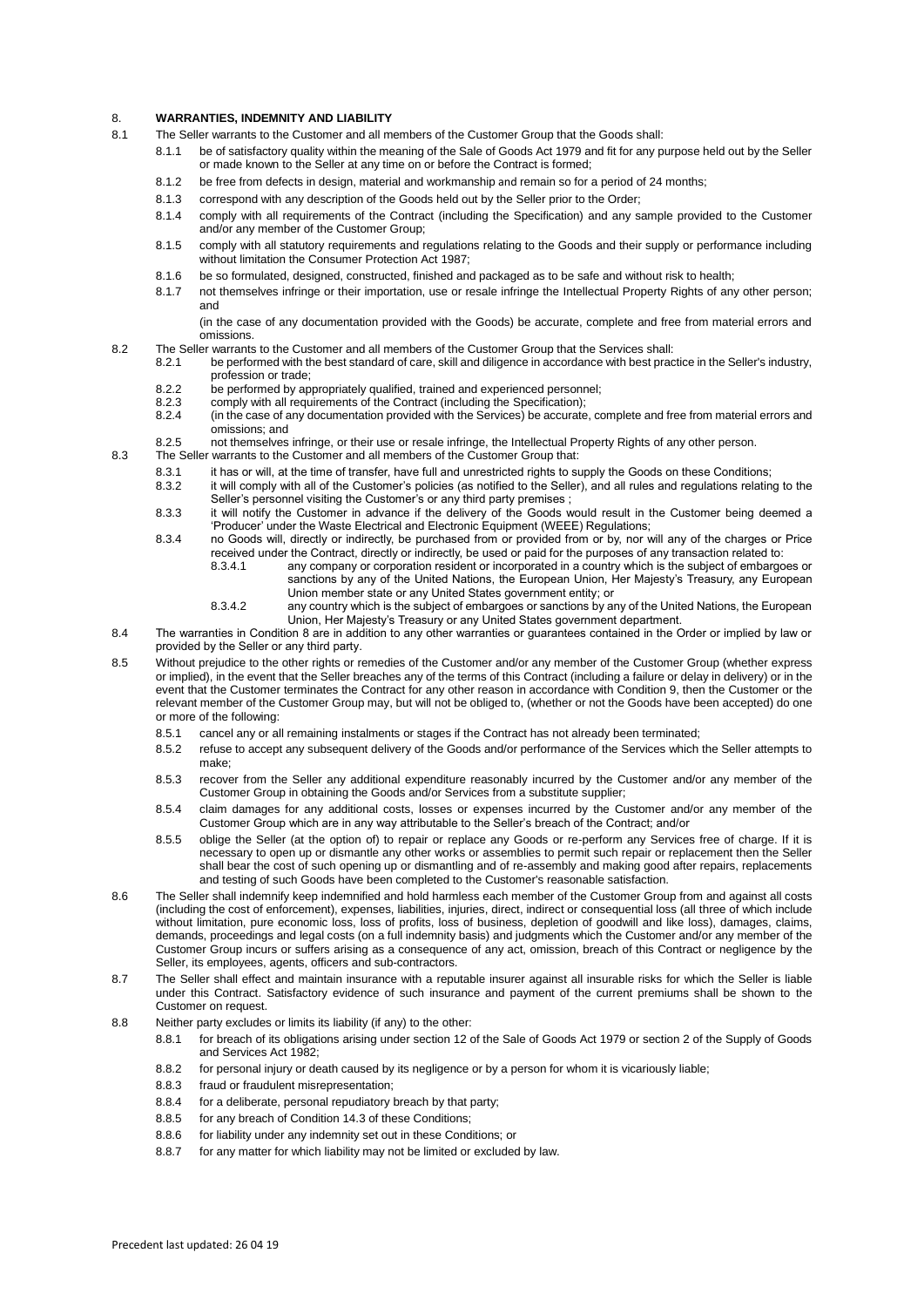- 8.9 Subject to Condition 8.8, the Customer Group's maximum aggregate liability under or in connection with this Contract in respect of liability for breach of contract, misrepresentation (whether tortious or statutory), tort (including without limitation negligence), breach of statutory duty or otherwise shall be limited to 100% of the Price payable under the Contract.
- 8.10 Subject to Condition 8.8, the Seller's aggregate liability under or in connection with this Contract in respect of liability for breach of contract, misrepresentation (whether tortious or statutory), tort (including negligence) and breach of statutory duty to the Customer Group shall be limited to the greater of: 150% of the prices payable under all Contracts which are in force at the date of the relevant claim; and £5 million.
- 8.11 Subject to Condition 8.6, the Customer and/or the Customer Group shall not under or in connection with this Contract and whether in contract, tort (including without limitation negligence), misrepresentation (whether tortious or statutory), breach of statutory duty or otherwise have any liability to the Seller for any loss of profit, loss of business, loss of revenue or any special, indirect or consequential loss.

## 9. **TERMINATION**

- 9.1 Without prejudice to any other rights and remedies of the Customer, the Customer shall be entitled to terminate the Contract immediately without liability to the Seller by giving notice to the Seller at any time if:
	- 9.1.1 the Seller is in material breach of any term of the Contract. Failure to deliver Goods or perform any Services on the due date in accordance with Condition 6.3 shall be an example of a material breach of the Contract; or
	- 9.1.2 the Seller becomes subject to any voluntary arrangement with its creditors (within the meaning of the Insolvency Act 1986) or (being a company) becomes subject to any administration order or goes into liquidation (otherwise than for the purpose of amalgamation or reconstruction) or the equivalent of any of the above occurs to the Seller in another jurisdiction to which the Seller is subject;
	- 9.1.3 an encumbrancer takes possession of, or a receiver is appointed over, any of the property or assets of the Seller; or
	- 9.1.4 the Seller undergoes a change of Control following the Commencement Date.
- 9.2 Where the Customer intends to continue to procure or provide services which are the same or similar to any or all of the Services, after termination or expiry of the Contract, either by performing them itself or by the appointment of a replacement contractor, the Seller shall ensure that the transition is undertaken with the minimum of disruption to the Customer.
- 9.3 The Seller shall co-operate fully during the transition period and provide full access to all data, documents, manuals, working instructions, reports and any information, whether held in electronic or written form, which the Customer considers necessary.
- 9.4 Without prejudice to any other rights and remedies of the Customer, the Customer may terminate the Contract in whole or in part at any time, by giving 7 (seven) days' written notice to the Seller.
- 9.5 On termination of the Contract, for whatever reason, if the Customer has paid in advance for Services and/or Goods which, at the time of termination it has not received, the Seller shall immediately repay to the Customer any advance payments made to the Seller by the Customer or the relevant member of the Customer Group.
- 9.6 On termination of the Contract for any reason, the Seller shall immediately deliver to the Customer all Goods whether or not then complete, and return any materials which have been provided by the Customer and shall cease use of or processing and permanently erase all of the Customer's personal data and copies thereof. If the Seller fails to do so, then the Customer may enter the Seller's premises and take possession of them. Until they have been returned or delivered, the Seller shall be solely responsible for their safe keeping and will not use them for any purpose not connected with this Contract.

#### 10. **SOFTWARE**

- 10.1 In the event that the Goods and/or Services comprise of any software and/or where any software is incidental to the provision of any Goods and/or Services to the Customer, the Seller grants the Customer and the Customer Group a perpetual, worldwide, royalty free, transferable and irrevocable licence to sublicense, use, copy, translate and modify such software and any related documentation (including without limitation any user manual or functional specification) provided to it.
- 10.2 The licence granted by the Seller pursuant to Condition 10.1 shall permit use of the software by an unlimited number and type of users and shall be granted without restriction upon the number and type of physical locations or addresses at which the software may be installed, used, stored and/or processed and without restriction upon the number and type of central processing units and/or other hardware and/or systems upon which the software may be installed, used, stored and/or processed.

### 11. **DATA PROTECTION**

11.1 In this Condition, unless the context otherwise requires, the following definitions shall apply:

#### **Applicable Law** means:

- (a) any law, statute, regulation, byelaw or subordinate legislation in force from time to time to which a party is subject and/or in any jurisdiction that the Services and/or Goods are provided to or in respect of;
- (b) the common law and laws of equity as applicable to the parties from time to time;
- (c) any binding court order, judgment or decree;
- (d) any applicable industry code, policy or standard; or
- (e) any applicable direction, policy, rule or order that is binding on a party and that is made or given by any regulatory body having jurisdiction over a party or any of that party's assets, resources or business;

#### **Complaint** means a complaint or request relating to either party's obligations under Data Protection Laws relevant to these Conditions and the Contracts, including any compensation claim from a Data Subject or any notice, investigation or other action from a Supervisory Authority;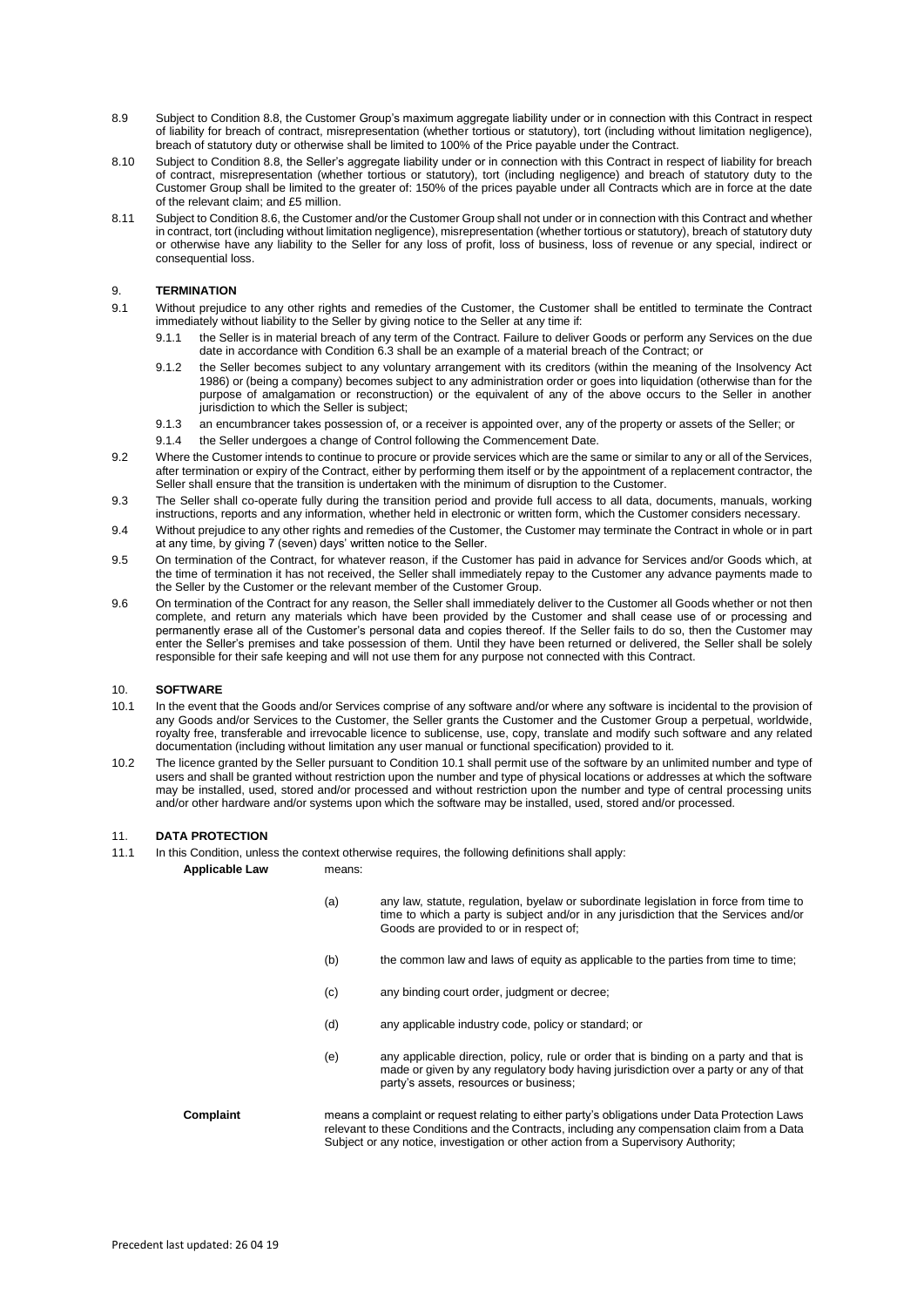<span id="page-5-0"></span>

| Data Client                                          | means, in relation to any Protected Data, Customer and/or the applicable member of<br>Customer's Group;                                                                                                                        |                                                                                                                                                                                                                                                                                                                            |  |
|------------------------------------------------------|--------------------------------------------------------------------------------------------------------------------------------------------------------------------------------------------------------------------------------|----------------------------------------------------------------------------------------------------------------------------------------------------------------------------------------------------------------------------------------------------------------------------------------------------------------------------|--|
| <b>Data Protection Laws</b>                          | all Applicable Laws relating to data protection, the processing of personal data and privacy,<br>including without limitation:                                                                                                 |                                                                                                                                                                                                                                                                                                                            |  |
|                                                      | (a)                                                                                                                                                                                                                            | the Data Protection Act 1998;                                                                                                                                                                                                                                                                                              |  |
|                                                      | (b)                                                                                                                                                                                                                            | (with effect from 25 May 2018) the General Data Protection Regulation (EU)<br>2016/679; and                                                                                                                                                                                                                                |  |
|                                                      | (c)                                                                                                                                                                                                                            | the Privacy and Electronic Communications (EC Directive) Regulations 2003<br>(as may be amended by the proposed Regulation on Privacy and Electronic<br>Communications);                                                                                                                                                   |  |
|                                                      |                                                                                                                                                                                                                                | and references to Data Controller, Data Processor, Data Subjects, Personal Data,<br>Process, Processed, Processing, Processor and Supervisory Authority have the<br>meanings set out in, and will be interpreted in accordance with, such Data Protection Laws;                                                            |  |
| <b>Protection</b><br>Data<br>Losses                  | means all liabilities, damage suffered and amounts payable by Customer, the relevant Data<br>Clients, the relevant Data Controller(s), any Data Processor(s) and/or any sub-processor(s),<br>including but not limited to all: |                                                                                                                                                                                                                                                                                                                            |  |
|                                                      | (a)                                                                                                                                                                                                                            | costs (including legal costs), claims, demands, actions, settlements, interest,<br>charges, procedures, expenses, losses, settlements and damages (including<br>relating to material or non-material damage);                                                                                                              |  |
|                                                      | (b)                                                                                                                                                                                                                            | loss or damage to reputation, brand or goodwill;                                                                                                                                                                                                                                                                           |  |
|                                                      | (c)                                                                                                                                                                                                                            | to the extent permitted by Applicable Law:                                                                                                                                                                                                                                                                                 |  |
|                                                      |                                                                                                                                                                                                                                | (i)<br>administrative fines, penalties, sanctions, liabilities or other<br>remedies imposed by a Supervisory Authority;                                                                                                                                                                                                    |  |
|                                                      |                                                                                                                                                                                                                                | (ii)<br>compensation paid to a Data Subject (including compensation to<br>protect goodwill and ex gratia payments); and                                                                                                                                                                                                    |  |
|                                                      |                                                                                                                                                                                                                                | (iii)<br>costs of compliance with investigations by a Supervisory Authority;<br>and                                                                                                                                                                                                                                        |  |
|                                                      | (d)                                                                                                                                                                                                                            | the costs of loading data, to the extent the same are lost, damaged or destroyed,<br>and any loss or corruption of data (including the costs of rectification or restoration<br>of data);                                                                                                                                  |  |
| <b>Data Security Incident</b>                        | (a)                                                                                                                                                                                                                            | a breach of security leading to the accidental or unlawful destruction, loss,<br>alteration, damage, unauthorised disclosure of, or access to, Protected Data<br>transmitted, stored or otherwise Processed;                                                                                                               |  |
|                                                      | (b)                                                                                                                                                                                                                            | a discovery or reasonable suspicion that there is a vulnerability in any technological<br>measure used to protect any Protected Data that has previously been subject to a<br>breach within the scope of paragraph (a), which may result in exploitation or<br>exposure of that Protected Data; or                         |  |
|                                                      | (c)                                                                                                                                                                                                                            | any defect or vulnerability with the potential to impact the ongoing resilience,<br>security and/or integrity of systems Processing Protected Data;                                                                                                                                                                        |  |
| Data Subject Request                                 | means a request made by a Data Subject to exercise any rights of Data Subjects under Data<br><b>Protection Laws:</b>                                                                                                           |                                                                                                                                                                                                                                                                                                                            |  |
| <b>Transfer</b><br><b>Risk</b><br>Data<br>Assessment |                                                                                                                                                                                                                                | means a risk assessment which sets out details of the following:                                                                                                                                                                                                                                                           |  |
|                                                      | (a)                                                                                                                                                                                                                            | the Personal Data that will be transferred;                                                                                                                                                                                                                                                                                |  |
|                                                      | (b)                                                                                                                                                                                                                            | the country or countries to which it will be transferred;                                                                                                                                                                                                                                                                  |  |
|                                                      | (c)                                                                                                                                                                                                                            | the means by which the Seller will ensure an appropriate level of protection and<br>appropriate safeguards in respect of the Personal Data that will be transferred as a<br>result of the International Transfer so as to ensure Customer's or the relevant Data<br>Client's compliance with the Data Protection Laws; and |  |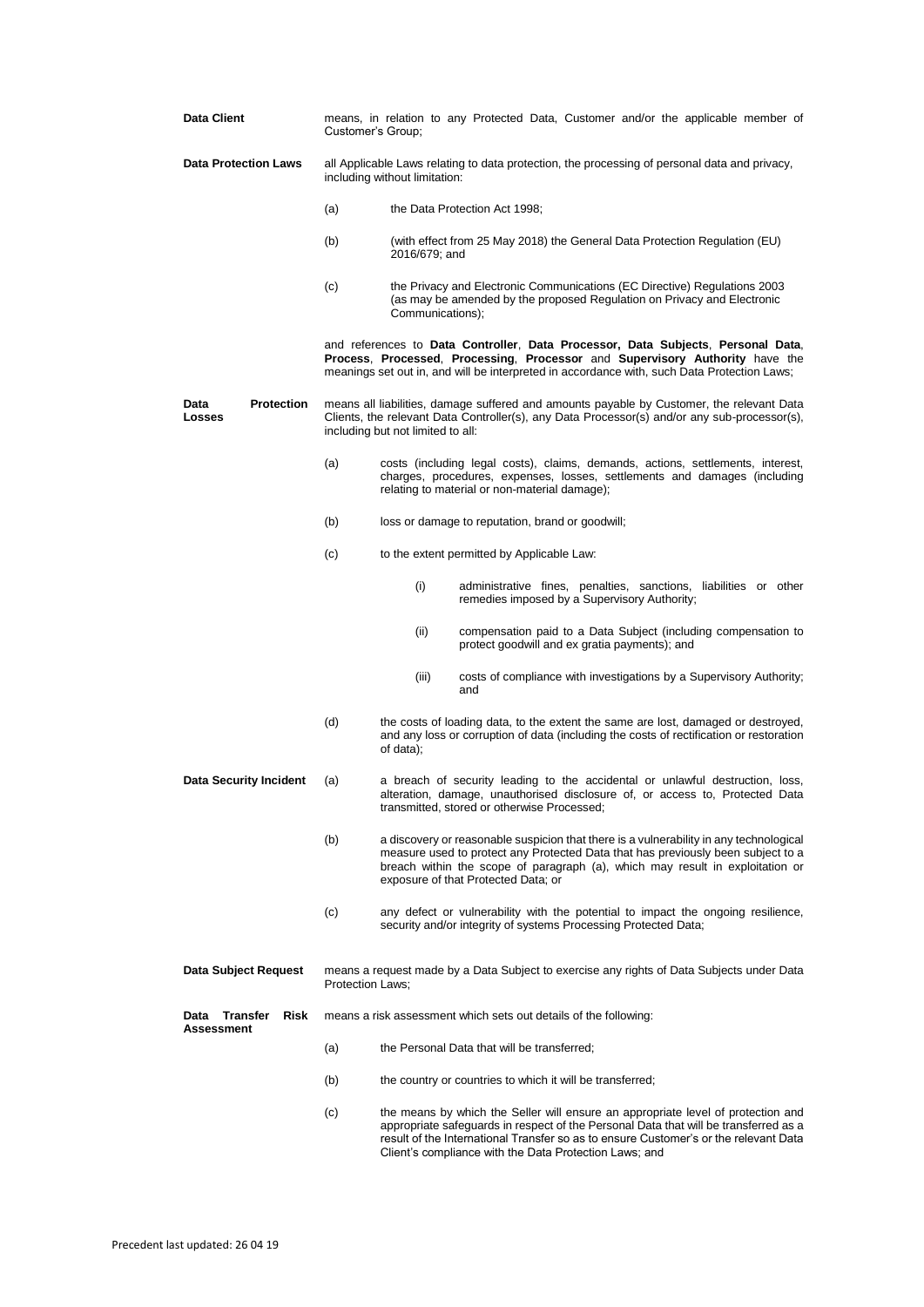|                               | (d)                                                                                                                                                                                                           | in providing and evaluating the risk assessment, the Seller shall ensure that it has<br>regard to the Data Protection Laws in connection with transfers of Personal Data to<br>any territory located outside of the European Economic Area. |
|-------------------------------|---------------------------------------------------------------------------------------------------------------------------------------------------------------------------------------------------------------|---------------------------------------------------------------------------------------------------------------------------------------------------------------------------------------------------------------------------------------------|
| <b>GDPR</b>                   | the General Data Protection Regulation (EU) 2016/679;                                                                                                                                                         |                                                                                                                                                                                                                                             |
| <b>International Transfer</b> | a transfer to a country outside of the European Economic Area (as it is made up from time to<br>time) of Personal Data which is undergoing Processing or which is intended to be Processed<br>after transfer; |                                                                                                                                                                                                                                             |
| <b>Personnel</b>              | means in respect of a party to this these Conditions and the Contracts, that party's employees,<br>officers, agents, authorised representatives and those of its subcontractors;                              |                                                                                                                                                                                                                                             |
| <b>Protected Data</b>         | Personal Data which is to be Processed under these Conditions and the Contracts, as more<br>particularly described in the Annex to these Conditions;                                                          |                                                                                                                                                                                                                                             |
| <b>Protective Measures</b>    | means:                                                                                                                                                                                                        |                                                                                                                                                                                                                                             |
|                               | (a)                                                                                                                                                                                                           | the pseudonymising and encrypting Protected Data,                                                                                                                                                                                           |
|                               | (b)                                                                                                                                                                                                           | the ability to ensure the ongoing confidentiality, integrity, availability and resilience<br>of Processing systems and services,                                                                                                            |
|                               | (c)                                                                                                                                                                                                           | the ability to restore the availability and access to Protected Data in a timely manner<br>in the event of a physical or technical incident; and                                                                                            |
|                               | (d)                                                                                                                                                                                                           | regularly testing, assessing and evaluating the effectiveness of such measures<br>adopted by it to ensure security of processing;                                                                                                           |
| <b>Seller Controller Data</b> | has the meaning given in Condition 11.7; and                                                                                                                                                                  |                                                                                                                                                                                                                                             |
| <b>Sub-Processor</b>          | means any third party appointed by the Seller in accordance with these Conditions and the                                                                                                                     |                                                                                                                                                                                                                                             |

11.2 The parties acknowledge and agree that, for the Protected Data, Customer or the relevant Data Client shall be the Data Controller, Data Processor or sub-processor (as applicable) and the Seller shall be the Data Processor or sub-processor (as applicable). Where the Seller Processes any Personal Data provided to it by or on behalf of a Data Client, the relevant Data Client shall be the Controller, Data Processor or sub-processor (as applicable) of the Personal Data that it provides to the Seller and such Data Client shall have the same rights that Customer has under these Conditions and/or the applicable Contracts.

Contracts, to Process Protected Data.

- 11.3 The Seller is authorised to Process the Protected Data during the term of the applicable Contract as a Data Processor solely for the purpose and to the extent described in the Annex to these Conditions.
- 11.4 In performing its obligations under these Conditions and/or the applicable Contracts, the Seller shall:
	- 11.4.1 comply with all Data Protection Laws;
		- 11.4.2 not cause Customer, the relevant Data Client, the relevant Data Controller(s), the relevant Data Processors and/or relevant sub-processors to breach any obligation under the Data Protection Laws;
		- 11.4.3 (without prejudice to Condition 11.8.2) notify Customer, the relevant Data Client, the relevant Data Controller(s), the relevant Data Processors and relevant sub-processors without undue delay if it identifies any areas of actual or potential non-compliance with the Data Protection Laws or these Conditions and/or the Contracts, without prejudice to its obligations to comply with, or to any rights or remedies which Customer, the relevant Data Client the relevant Data Controller(s), the relevant Data Processors and/or relevant sub-processors may have for breach of, the Data Protection Laws and/or these Conditions and/or the Contracts.
- 11.5 Neither the Seller nor its agents nor subcontractors shall acquire any rights in or to any Personal Data.
- 11.6 Unless specified to the contrary in the Annex to this Conditions including details of the relevant Seller Controller Data (as defined below) and scope of Data Controller Processing, the parties do not anticipate that the Seller shall act as a Data Controller under these Conditions and/or the Contracts. To the extent that (i) the Seller is deemed to act as a Controller (notwithstanding the foregoing anticipated status) by a court or supervisory authority with relevant jurisdiction; or (ii) the Annex to these Conditions has been so completed, Condition 11.7 shall apply in addition to the other provisions of these Conditions and/or the Contracts.
- 11.7 To the extent that the Seller acts as a Data Controller in respect of any Personal Data shared by the Seller to Customer or the relevant Data Client or generated in the performance of its obligations under these Conditions and/or the Contracts (**Seller Controller Data**), the Seller shall;
	- 11.7.1 ensure it is not subject to any prohibition or restriction which would:
		- 11.7.1.1 prevent or restrict it from disclosing or transferring the Personal Data to Customer or the relevant Data Client, as required under these Conditions and/or the Contracts; or
		- 11.7.1.2 prevent or restrict Customer or the relevant Data Client from Processing the Personal Data as contemplated under these Conditions and/or the Contracts;
	- 11.7.2 in relation to Personal Data which the Seller has collected and subsequently transferred to Customer or the relevant Data Client, ensure that all fair processing notices have been given (and/or as applicable, consents obtained from Data Subjects) and are sufficient in scope to enable Customer or the relevant Data Client to Process the Personal Data as required in order to obtain the benefit of its rights and to fulfil its obligations under these Conditions and/or the Contracts in accordance with the Data Protection Laws;
	- 11.7.3 only use the Seller Controller Data during the term of the Contract for the purposes of performing these Conditions and/or the applicable Contract; and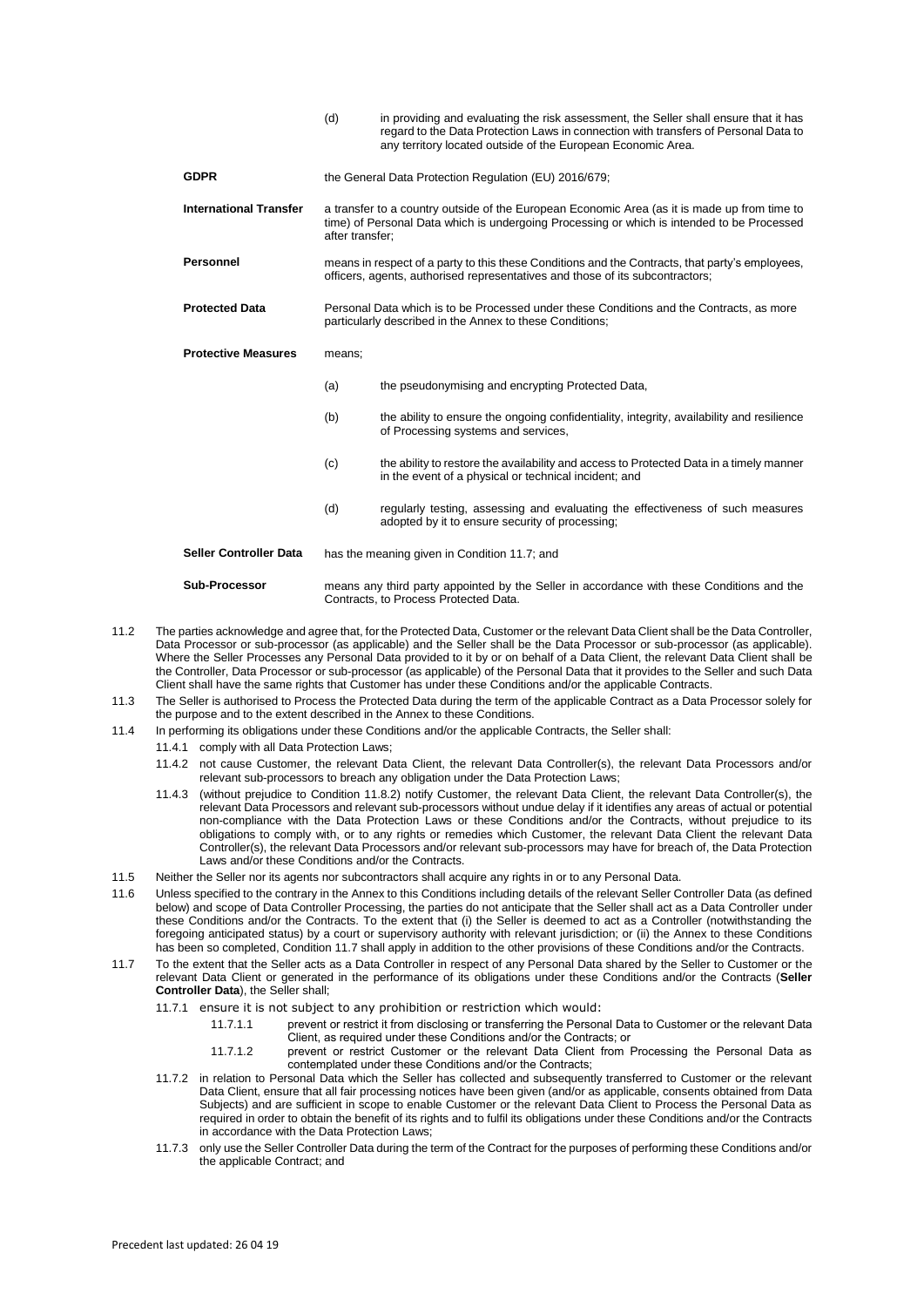- 11.7.4 undertake any privacy impact assessments that are required by the Data Protection Laws (and, where required by the Data Protection Laws, it shall consult with the ICO in respect of any such privacy impact assessments).
- 11.8 The Seller represents and warrants that it will:
	- 11.8.1 Process the Protected Data only on documented instructions from Customer or the relevant Data Client (as applicable) (unless the Seller or the relevant Sub-Processor is required to Process Protected Data to comply with United Kingdom, European Union (as it is made up from time to time) or European Union member state Applicable Laws, in which case the Seller will notify Customer or the relevant Data Client of such legal requirement prior to such Processing unless such Applicable Laws prohibit notice to Customer on public interest grounds;
	- 11.8.2 immediately inform Customer or the relevant Data Client in writing if, in its reasonable opinion, any instruction received from Customer or the relevant Data Client infringes any Data Protection Laws;
	- 11.8.3 ensure that any individual authorised to Process Protected Data accesses such Protected Data strictly on a need to know basis as necessary to perform their obligations under these Conditions and/or the Contracts, and:
		- 11.8.3.1 complies with this these Conditions and/or the Contracts;
		- 11.8.3.2 is appropriately reliable, qualified and trained in relation to their Processing of Personal Data;<br>11.8.3.3 access to such Protected Data is limited to only such parts of the Protected Data as an
			- access to such Protected Data is limited to only such parts of the Protected Data as are strictly necessary for the performance of that Seller Personnel's duties pursuant to these Conditions and/or the Contracts.
- 11.9 The Seller shall ensure that the Seller Personnel and all other persons authorised by it, or by any person acting on its behalf (including any Sub-Processor), to process Protected Data are subject to a binding written contractual obligation with the Seller or with the Data Processor that has engaged them to keep the Protected Data confidential (except where disclosure is required in accordance with Applicable Law, in which case the Seller shall, where practicable and not prohibited by Applicable Law, notify Customer or the applicable member of the Customer Group of any such requirement before such disclosure).

11.10 The Seller shall:

- 11.10.1 implement and maintain, at its cost and expense, technical and organisational measures to ensure a level of security appropriate to the risk presented by Processing the Protected Data, in particular from a Data Security Incident, including any Protective Measures.
- <span id="page-7-0"></span>11.10.2 notify Customer or the relevant Data Client without undue delay (and in any event, not more than 24 hours) after becoming aware of a reasonably suspected, "near miss" or actual Data Security Incident, including without limitation the nature of the Data Security Incident, the categories and approximate number of Data Subjects and Protected Data records concerned, the likely consequences of the Data Security Incident and any measure proposed to be taken to address the Data Security Incident and to mitigate its possible adverse effects. Where, and in so far as, it is not possible to provide all the relevant information at the same time, the information may be provided in phases without undue delay, but the Seller (and Sub-Processors) may not delay notification under this Condition [11.10.2](#page-7-0) on the basis that an investigation is incomplete or ongoing;
- 11.10.3 not, without Customer's or the relevant Data Client's prior written consent, make or permit any announcement in respect of a Data Security Incident or respond to any request for exercise of a Data Subject's rights under the Data Protection Laws or communication or complaint from a Data Subject or Supervisory Authority in connection with Protected Data.
- 11.11 The Seller will not engage or use any third party for the Processing of Protected Data or permit any third party to Process Protected Data without the prior written consent of Customer or the relevant Data Client.
- 11.12 If the Seller appoints a Sub-Processor in accordance with **Condition 11.9**, the Seller will ensure that, prior to the Processing taking place, there is a written contract in place between the Seller and the Sub-Processor that specifies the Sub-Processor's Processing activities and imposes on the Sub-Processor the same terms as those imposed on the Seller in these Conditions and/or the Contracts. The Seller will procure that Sub-Processors will perform all obligations set out in these Conditions and/or the Contracts and the Seller will remain responsible and liable to Customer or the relevant Data Client for all acts and omissions of Sub-Processors as if they were its own.
- 11.13 The Seller shall (at no cost to Customer or any Data Client):
	- 11.13.1 immediately record and then refer all Data Subject Requests it receives to Customer or the relevant Data Client, within three days of receipt of the request;
	- 11.13.2 provide such information and cooperation, at no additional charge to Customer or the relevant Data Client, and take such action as Customer or the relevant Data Client requests in relation to each Data Subject Request, within the timescales required by Customer or the relevant Data Client; and
	- 11.13.3 not respond to any Data Subject Request or Complaint without Customer's or the relevant Data Client's prior written approval.
- 11.14 Without prejudice to Condition 11.8, the Seller shall, at its cost and expense, provide such information, co-operation and other assistance to Customer or the relevant Data Client as Customer or the relevant Data Client requires (taking into account the nature of Processing and the information available to the Seller) to ensure compliance with Customer's or the relevant Data Client's obligations under Data Protection Laws, including with respect to:
	- 11.14.1 documenting any Data Security Incidents and reporting any Data Security Incidents to any Supervisory Authority and/or Data Subjects
	- 11.14.2 taking measures to address Data Security Incidents, including, where appropriate, measures to mitigate their possible adverse effects
	- 11.14.3 conducting privacy impact assessments of any Processing operations and consulting with Supervisory Authorities, Data Subjects and their representatives accordingly;
	- 11.14.4 any remedial action and/or notifications to be taken in response to any Data Security Incident and/or Complaint, including (subject in each case to Customer's or the relevant Data Client's prior written authorisation) regarding any notification of the Data Security Incident to Supervisory Authorities and/or communication to any affected Data Subjects.
- 11.15 The Seller will not make an International Transfer without Customer's or the relevant Data Client's prior written consent. If Customer gives its prior written consent to an International Transfer, before making that International Transfer the Seller will demonstrate or implement, to Customer's or the relevant Data Client's satisfaction, appropriate safeguards for that International Transfer in accordance with Data Protection Laws and will ensure that enforceable rights and effective legal remedies for Data Subjects are available. Such appropriate safeguards may include:
	- 11.15.1 that there is in force a European Commission decision that the country or territory to which the International Transfer is to be made ensures an adequate level of protection for Processing of Personal Data;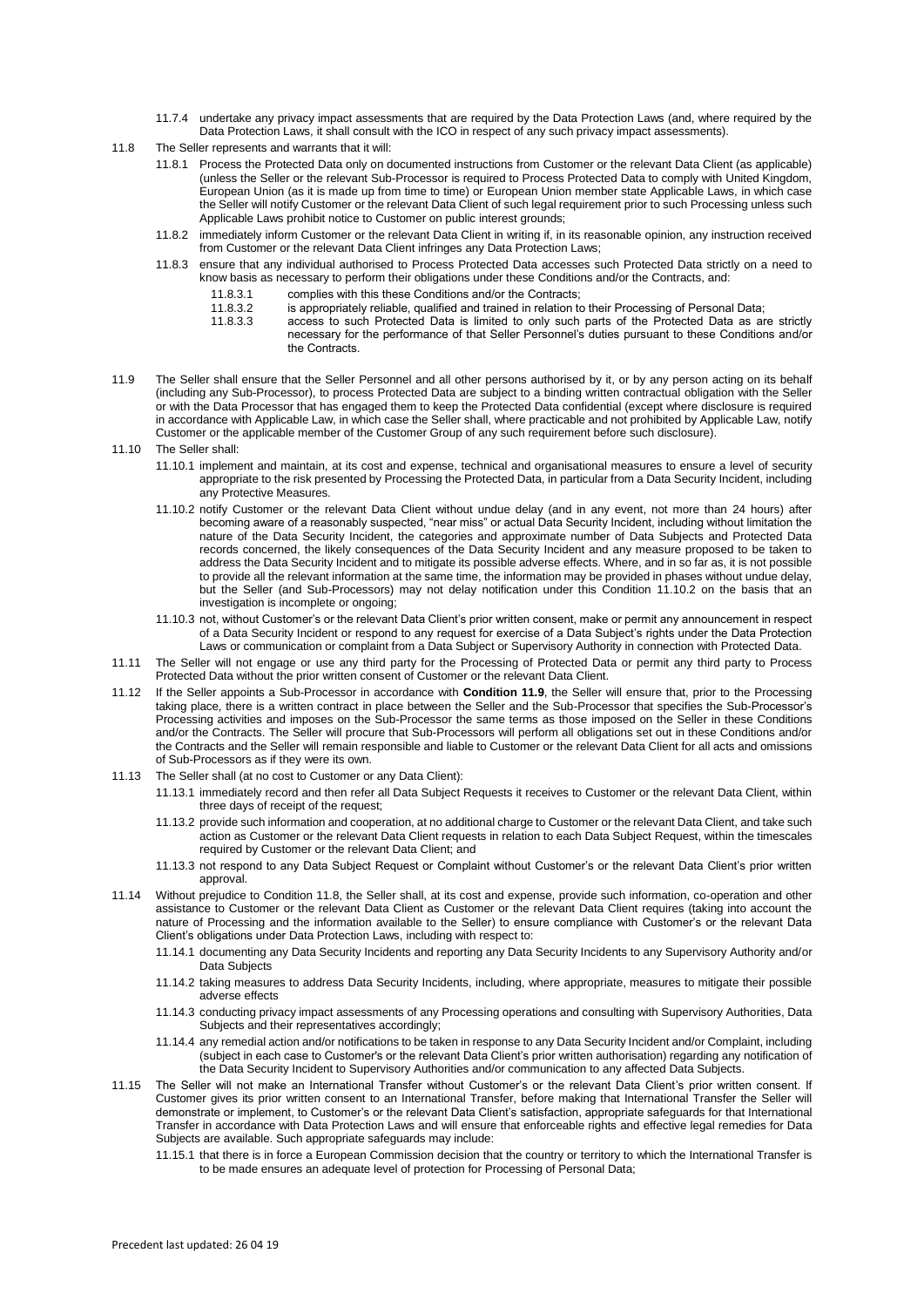- 11.15.2 that the relevant Data Processor enters into an agreement with Customer or the relevant Data Client in the form of the relevant standard contractual clauses approved by the European Commission decision for the transfer of Personal Data to processors established in third countries from time to time, completed with such information as Customer or the relevant Data Client may reasonably require; or
- 11.15.3 if the International Transfer is to the United States of America, the relevant Data Processor has and will maintain for the duration of the Processing a current registration under the US-EU Privacy Shield, which is valid and applicable in all respects in relation to the particular International Transfer.
- 11.16 The Seller shall conduct a Data Transfer Risk Assessment and provide it to Customer or the relevant Data Client in advance of making such International Transfer.
- 11.17 If the appropriate safeguards demonstrated or implemented by the Seller (or the relevant Data Processor) in accordance with Conditions 11.15 to 11.17 (inclusive) are deemed at any time not to provide an adequate level of protection in relation to Protected Data, the Seller will promptly implement such alternative measures as may be required by Customer or the relevant Data Client to ensure that the relevant International Transfer and all resulting Processing are compliant with Data Protection Laws. The Seller or the relevant Sub-Processor will not need to comply with the conditions set out in Conditions 11.15 to 11.17 (inclusive) if it is required to make an International Transfer to comply with United Kingdom, European Union (as it is made up from time to time) or European Union member state Applicable Laws, in which case the Seller will notify Customer or the relevant Data Client of such legal requirement prior to such International Transfer unless such Applicable Laws prohibit notice to Customer or the relevant Data Client on public interest grounds.
- <span id="page-8-0"></span>11.18 The Seller shall maintain complete, accurate and up to date written records of all categories of Processing activities carried out on behalf of Customer or any Data Client, containing such information as Customer or the relevant Data Client may reasonably require from time to time, including but not limited to:
	- 11.18.1 the name and contact details of the Data Processor(s) and of each Data Controller on behalf of which the Data Processor is acting, and of the Seller's representative and data protection officer (if any);
	- 11.18.2 the categories of Processing carried out on behalf of each Data Controller;
	- 11.18.3 where applicable, details of International Transfers of Protected Data; and
	- 11.18.4 a general description of the technical and organisational security measures referred to in Condition 11.10.
- 11.19 The Seller shall provide to Customer or any relevant Data Client on an annual basis and upon request at any time, in a timely manner (and in any event within three Business Days):
	- 11.19.1 copies of the records under Conditio[n 11.18;](#page-8-0)
	- 11.19.2 such other information as Customer or the relevant Data Client reasonably requires to demonstrate the Seller's and Customer's or relevant Data Client's compliance with their respective obligations under Data Protection Laws and these Conditions and/or the Contracts.
- 11.20 The Seller shall at no cost to Customer or any Data Client:
	- 11.20.1 allow for and contribute to audits, including inspections, conducted by Customer or another auditor mandated by Customer or the relevant Data Client for the purpose of demonstrating compliance by the Seller, the Sub-Processors and Customer or the relevant Data Client with their respective obligations under Data Protection Laws and under these Conditions and/or the Contracts; and
	- 11.20.2 provide (and procure) reasonable access for Customer or the relevant Data Client or such other auditor (where practicable, during normal business hours) to:
		- 11.20.2.1 the facilities, equipment, premises and sites on which Protected Data and/or the records referred to in Condition 11.18 are held, and to any other equipment or facilities used in the provision of the Services and/or Goods (in each case whether or not owned or controlled by the Seller); and
		- 11.20.2.2 to the Seller Personnel.
			- provided that Customer or the relevant Data Client gives the Seller reasonable prior notice of such audit and/or inspection.
- 11.21 If any audit or inspection reveals any non-compliance by the Seller or its Sub-Processors with its obligations under Data Protection Laws or a breach by the Seller or its Sub-Processors of any provision of these Conditions and/or the Contracts, the Seller shall pay the reasonable costs of Customer, the relevant Data Client or its mandated auditors, of the audit or inspection.
- 11.22 The Seller shall promptly resolve, at its own cost and expense, all data protection and security issues discovered by Customer or the relevant Data Client and reported to the Seller that reveal a breach or potential breach by the Seller of its obligations under these Conditions and/or the Contracts.
- 11.23 If the Seller or its Sub-Processors is in breach of its obligations under these Conditions and/or the Contracts or any Applicable Laws in Customer's or the relevant Data Client's sole and absolute discretion, Customer or the relevant Data Client may suspend the transfer or processing of the Protected Data until such breach is remedied.
- 11.24 Customer or the relevant Data Client shall be entitled to share any notification, details, records or information provided by or on behalf of the Seller under these Conditions and/or the Contracts with any other members of the Customer Group, its professional advisors and/or the Supervisory Authority.
- 11.25 The Seller shall promptly (and in any event within two Business Days) inform Customer or the relevant Data Client if it receives a Complaint and provide Customer or the relevant Data Client with full details of such Complaint.
- 11.26 The Seller shall (and shall ensure that all persons acting on its behalf and all Seller Personnel shall) promptly (and in any event within 3 days), at Customer's or the relevant Data Client's written request, either securely delete, anonymise or securely return all the Protected Data to Customer or the relevant Data Client in such form as Customer or the relevant Data Client reasonably requests at any time and in any event upon the earlier of:

11.26.1 the expiry or termination of the applicable Contract; or

11.26.2 Processing by the Seller of any Protected Data is no longer required for the purpose of the Seller's performance of its relevant obligations under these Conditions and/or the Contracts;

and securely delete any existing copies (unless storage of any data is required by Applicable Law and, if so, the Seller shall inform Customer or the relevant Data Client of any such requirement, in which case the Seller will protect the confidentiality of the Protected Data and will no longer actively process such Protected Data). The Seller shall promptly certify when this exercise has been completed.

11.27 If the Seller fails to fulfil any of its obligations under this Condition 11, Customer or the relevant Data Client may enter the Seller's premises or any premises of a Sub-Processor and take possession of any items which should have been returned to Customer or the relevant Data Client. Until they have been returned to, or repossessed by Customer or the relevant Data Client, the Seller shall be solely responsible for their safe keeping.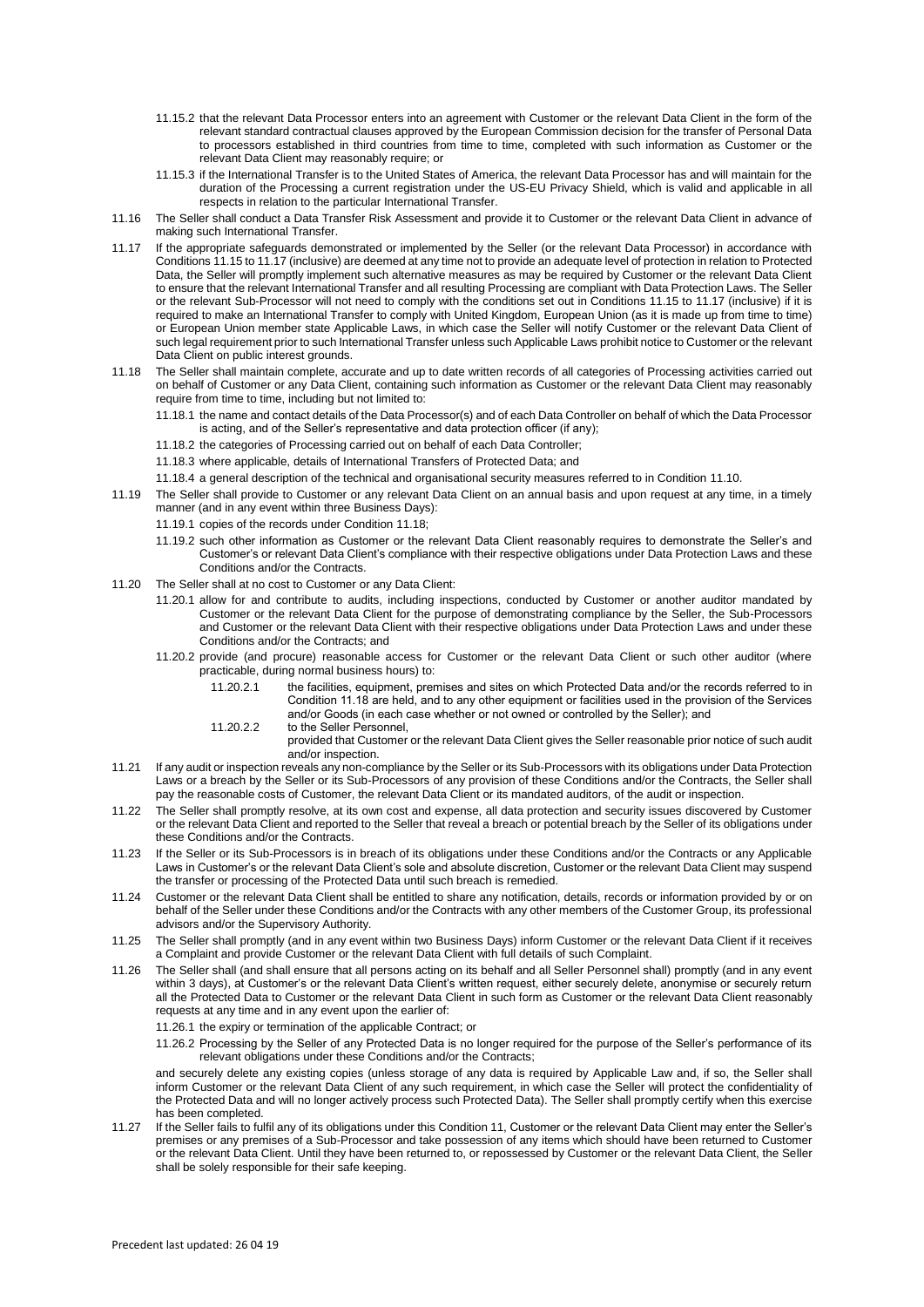11.28 Customer may change any provision of these Conditions or any Contract to the extent required to comply with any Applicable Law by notice to and without the consent of the Seller.

## 12. **ANTI-BRIBERY**

- 12.1 The Seller shall, and shall procure that its officers, employees, agents and any other persons who are to supply Goods and/or perform the Services for and on behalf of it in connection with the Contract shall;
	- 12.1.1 comply with all and not cause the Customer to breach any applicable Anti-Bribery Laws;
	- 12.1.2 comply with the Customer's Ethics and Anti-Bribery Policy (available at<http://www.digitalwholesalesolutions.com/> or such other URL as the Customer may advise from time to time) as the Customer may update them from time to time (**Relevant Policies**);
	- 12.1.3 have and shall maintain in place throughout the term of this Contract its own policies and procedures, including adequate procedures under the Bribery Act, to ensure compliance with the Anti-Bribery Laws and the Relevant Policies, and will enforce them where appropriate;
	- 12.1.4 not do or omit to do any act or thing which causes or may cause the Customer or any member of the Customer Group to be in breach of and/or commit an offence under any Anti-Bribery Laws or Relevant Policies;
	- 12.1.5 provide the Customer (at the Seller's cost) with such reasonable assistance as it may require from time to time to enable the Customer Group to perform any activity required by any relevant government or agency in any relevant jurisdiction for the purpose of compliance with any Anti-Bribery Laws or to comply with the Relevant Policies.
- 12.2 The Seller shall:
	- 12.2.1 promptly report to the Customer any request or demand for any financial or other advantage of any kind received in connection with the performance of the Contract by it or by its officers, employees, agents or any other person who performs the services for or on behalf of it in connection with the Contract; and
	- 12.2.2 upon request, certify in writing signed by a director of the Seller that the Seller has complied with all of its obligations under this Condition 12. The Seller shall provide such supporting evidence of compliance as the Customer may reasonably request.
- 12.3 The Seller warrants to the Customer and all members of the Customer Group that it has not, and that its officers, employees, agents and any other persons who shall be involved in providing Goods and/or performing Services for or on behalf of it in connection with the Contract have not, prior to the Commencement Date:
	- 12.3.1 breached any applicable Anti-Bribery Laws;
	- 12.3.2 been convicted of any offence involving bribery, corruption, fraud or dishonesty;
	- 12.3.3 offered, promised, given, requested, agreed to receive, received or accepted a bribe or financial or other advantage or committed any corrupt act;
	- 12.3.4 given any financial or other advantage, inducement or reward to any person in connection with the awarding or continuation in force of this Contract.
- 12.4 The Customer may terminate the Contract immediately if the Seller is in breach of any of its obligations under this Condition 12 or if the Customer has reasonable cause to believe that such a breach has occurred or may occur. If the Customer terminates the Contract in accordance with this Condition 12.4, the Seller shall not be entitled to claim any compensation or any further remuneration from the Customer or any member of the Customer Group.

#### 13. **TUPE**

- 13.1 The parties do not envisage that the provisions of the Transfer of Undertakings (Protection of Employment) Regulations 2006 (**TUPE**) will apply to this Contract. However, the Seller shall:
	- 13.1.1 provide to the Customer and/or any successor supplier any information which the Customer and/or any successor supplier may reasonably require from time to time in relation to employees including the time they spend individually in delivering the Services; and
	- 13.1.2 keep the Customer, all members of the Customer Group and any successor supplier (if any) indemnified in full against any costs, claims, awards, orders, obligations and liabilities whatsoever (including legal and other professional fees and expenses) howsoever and whenever arising which the Customer, any member of the Customer Group and/or any successor supplier may incur in connection with the employment and/or termination of employment of any persons arising out of the application of TUPE in connection with any Contract including without limitation a breach of TUPE by the Seller.

#### 14. **GENERAL**

- 14.1 The Customer may exercise any of its rights hereunder (or enjoy any of the benefits which it has under this Contract) by itself or through any other member of the Customer Group.
- $14.2$ The Contract is personal to the Seller and the Seller shall not assign, sub-contract or transfer or purport to assign, sub-contract or transfer to any other person any of its rights or sub-contract any of its obligations under the Contract.
- $14.3$ The Seller and the Customer shall keep confidential any Confidential Information obtained from the other party under the Contract and shall not divulge or make public the same to any third party without the consent in writing of the other party. Members of the Customer Group other than the Customer shall not be considered as third parties for the purposes of this clause 14.3.
- 14.4 Any notice required or permitted to be given by either party to the other under this Contract shall be in writing addressed to that other party at its registered office or such other address as may at the relevant time have been notified pursuant to this provision to the party giving the notice. Notices to the Customer shall be addressed to the Finance Director, Digital Wholesale Solutions Limited, Milton Gate, 60 Chiswell Street, London, EC1Y 4AG. Any notice or communication shall be deemed to have been received:
- 14.5 14.5.1 if delivered by hand, on signature of a delivery receipt or at the time the notice is left at the proper address;

14.5.2 if sent by pre-paid first-class post or other next working day delivery service, at 9.00 am on the second Business Day after posting or at the time recorded by the delivery service.

14.6 Each right or remedy of the Customer and any member of the Customer Group under any Contract is without prejudice to any other right or remedy of the Customer or any member of the Customer Group under this or any other Contract.

No failure or delay by the Customer or any member of the Customer Group to exercise any right, power or remedy will operate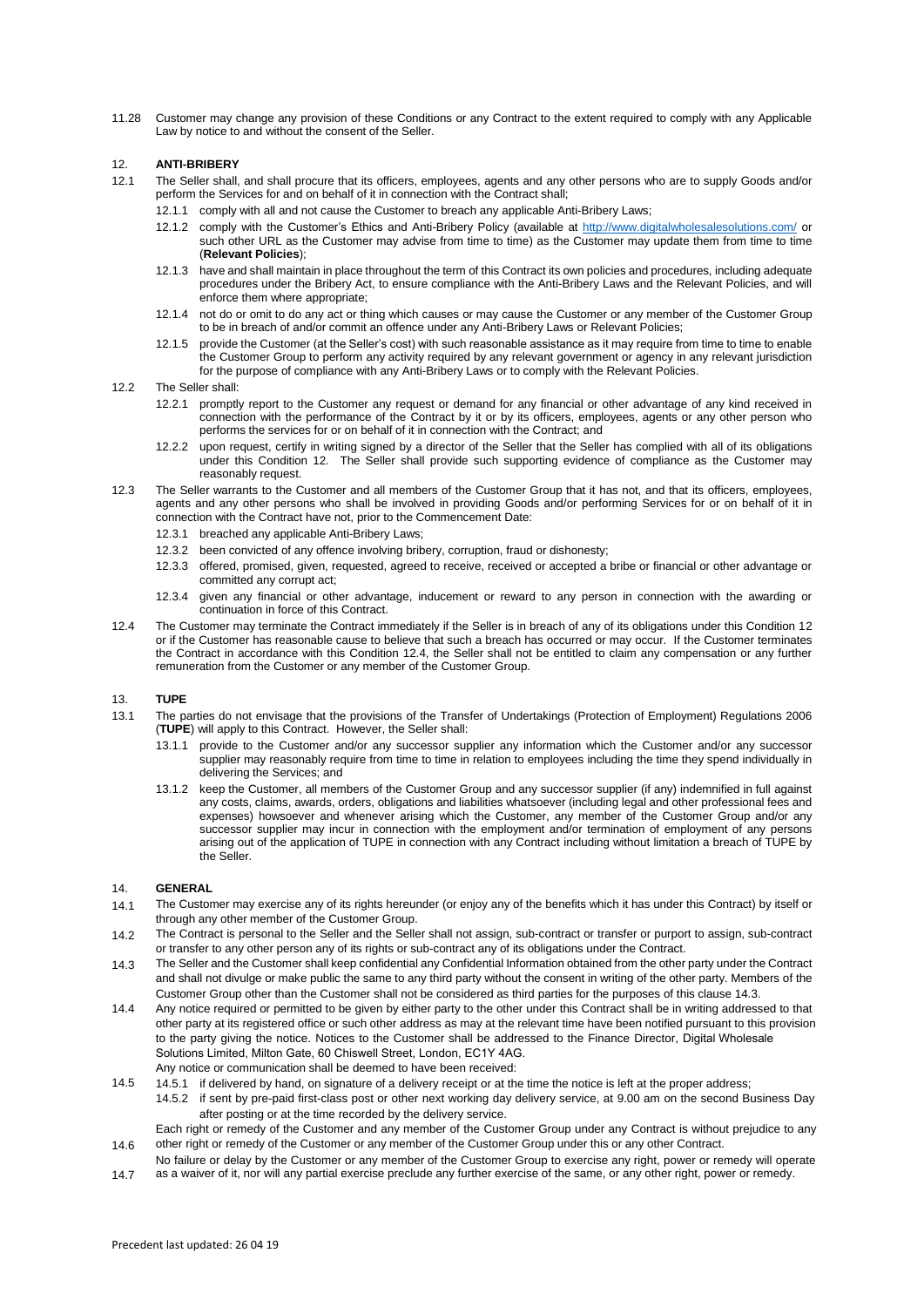- 14.8 If any provision of the Contract is held by any competent authority to be illegal, invalid or unenforceable in whole or in part the validity of the other provisions of the Contract and the remainder of the provision in question shall not be affected thereby and shall remain in full force and effect.
- 14.9 Conditions 1, 3, 8, 9, 10, 11, 12, 13 and this Condition 14 shall survive any termination or expiry of this Contract.
- 14.10 The Seller shall at its own cost execute all such documents and do all such things as the Customer may request from time to time in order to give full effect to the provisions of the Contract (including the rights given under it) and the transactions contemplated by it.
- 14.11 The Contract and any matters arising out of or in connection with it (whether contractual or non-contractual) shall be governed by the laws of England and Wales and subject to the exclusive jurisdiction of the English Courts (including in relation to contractual and non-contractual disputes).
- 14.12 The parties do not intend that any term of the Contract shall be enforceable under the Contracts (Rights of Third Parties) Act 1999 by any person other than the parties save that the Contract may be enforced by any member of the Customer Group.
- 14.13 All representations, statements or warranties made or given by the Seller its servants or agents (whether orally, in writing or in any of the Seller's brochures, catalogues and advertisements) regarding the quality and fitness for purpose of the Goods or Services shall be deemed to be express conditions of the Contract.
- 14.14 The Contract may be entered into in any number of counterparts and by the parties on separate counterparts, all of which taken together shall constitute one and the same instrument.
- 14.15 Any variation to these Conditions (including any special terms and conditions agreed between the parties) shall only apply if agreed in writing by the authorised representative of the Customer or if specified in the Order.
- 14.16 The Seller shall not during the term and for a period of 12 months following the later of termination or fulfilment of an Order either directly or indirectly solicit or entice away from the employment of a member of the Customer's Group any person employed by such entity other than by way of bona fide general advertising and recruitment process open to the general public.
- 14.17 Subject to clause 14.13, this Contract shall be the entire agreement between the parties on the subject matter of this Contract, and shall supersede all prior agreements, arrangements, and understandings between the parties on such subject matter, provided that neither party shall exclude its liability for fraud or fraudulent misrepresentation.